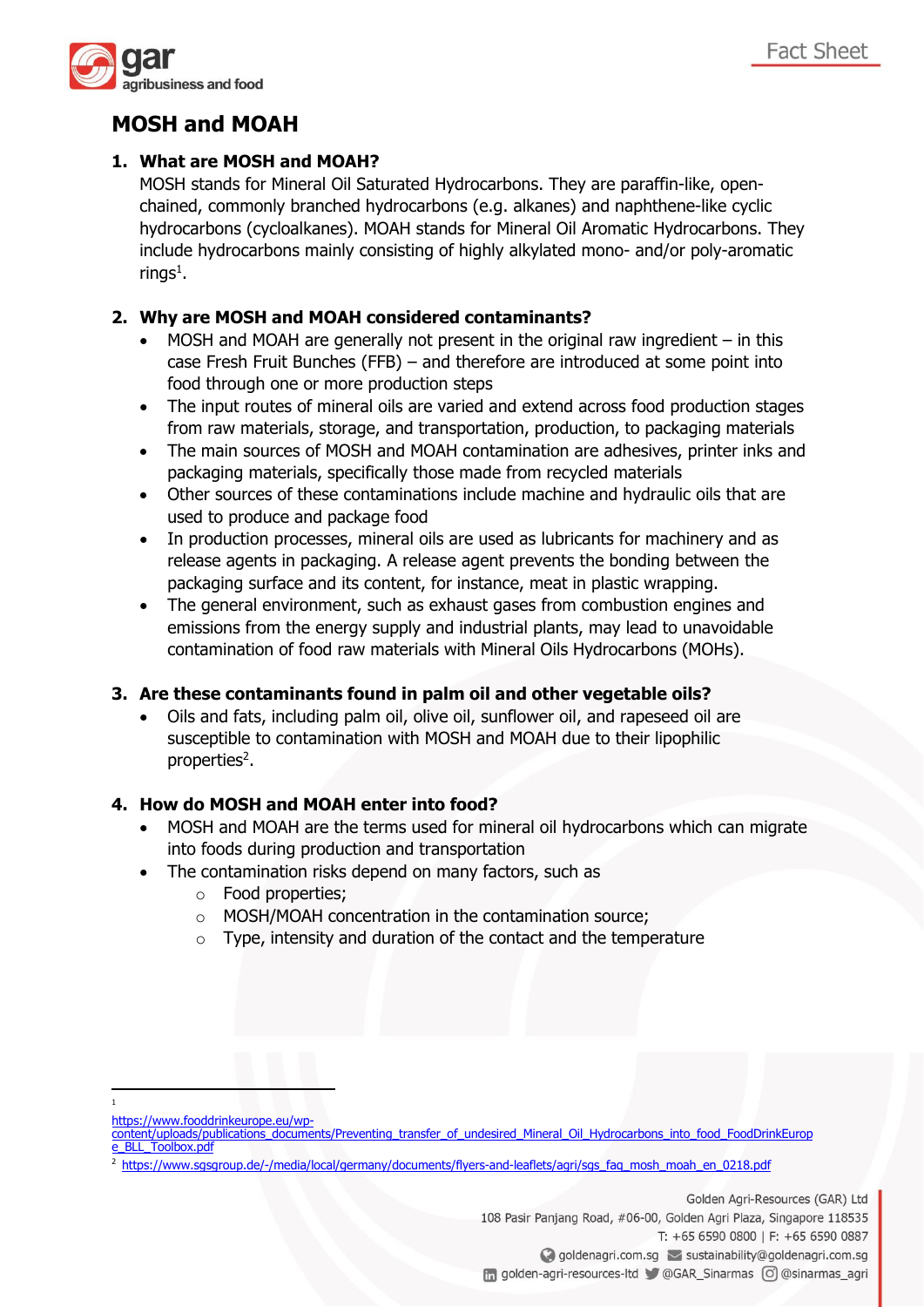

Illustration of the process of MOSH and MOAH entry into food<sup>3</sup>

### **5. What are the maximum levels of MOSH and MOAH in foods?**

Research to-date has focused on food contamination from packaging, for example printed ink, paper, carton and cardboard materials. While there is no regulatory global standard that sets out maximum levels for MOSH and MOAH, some European authorities have outlined the recommendations below.

#### **5.1. European Monitoring**

- In 2017, the European Commission (EC) adopted recommendation EU 2017/84 on the monitoring of Mineral Oil Hydrocarbons (MOHs) in food and in Food Contact Materials. Food Contact Materials are all materials intended to come into contact with food, including packaging and containers. These can be made from plastics, paper, rubber, and metal<sup>4</sup>.
- The EC requested that Member States, manufacturers, processors, and distributors of food contact materials, monitor the presence of MOH in food during 2017 and 2018.
	- o The monitoring covers animal fat, bread and rolls, biscuits and cakes, breakfast cereals, confectionary including chocolate and cocoa, fish meat and products, ices and desserts, oilseeds, pasta, and many more.

#### **5.2. Belgium**

• EFSA (European Food Safety Authority)<sup>5</sup> sets MOSH's limits<sup>6</sup> (C<sub>16</sub>-C<sub>35</sub>) as follows:

| <b>Products</b>                                    | <b>MOSH levels</b> |
|----------------------------------------------------|--------------------|
| Milk and milk products                             | 5 mg MOSH/kg       |
| Cereals                                            | 15 mg MOSH/kg food |
| Vegetable products, snacks and desserts            | 20 mg MOSH/kg food |
| Products of animal origin, sugar and confectionery | 30 mg MOSH/kg      |

<sup>3</sup> 

[https://www.fooddrinkeurope.eu/wp-](https://www.fooddrinkeurope.eu/wp-content/uploads/publications_documents/Preventing_transfer_of_undesired_Mineral_Oil_Hydrocarbons_into_food_FoodDrinkEurope_BLL_Toolbox.pdf)

Golden Agri-Resources (GAR) Ltd 108 Pasir Panjang Road, #06-00, Golden Agri Plaza, Singapore 118535 T: +65 6590 0800 | F: +65 6590 0887 ◯ goldenagri.com.sq > sustainability@goldenagri.com.sq n golden-agri-resources-ltd @GAR Sinarmas o @Sinarmas agri

[content/uploads/publications\\_documents/Preventing\\_transfer\\_of\\_undesired\\_Mineral\\_Oil\\_Hydrocarbons\\_into\\_food\\_FoodDrinkEurop](https://www.fooddrinkeurope.eu/wp-content/uploads/publications_documents/Preventing_transfer_of_undesired_Mineral_Oil_Hydrocarbons_into_food_FoodDrinkEurope_BLL_Toolbox.pdf) [e\\_BLL\\_Toolbox.pdf](https://www.fooddrinkeurope.eu/wp-content/uploads/publications_documents/Preventing_transfer_of_undesired_Mineral_Oil_Hydrocarbons_into_food_FoodDrinkEurope_BLL_Toolbox.pdf)

<sup>4</sup> <http://www.efsa.europa.eu/en/topics/topic/food-contact-materials>

<sup>5</sup> <http://www.efsa.europa.eu/>

<sup>6</sup> <http://www.favv.be/professionelen/levensmiddelen/mineraleolie/>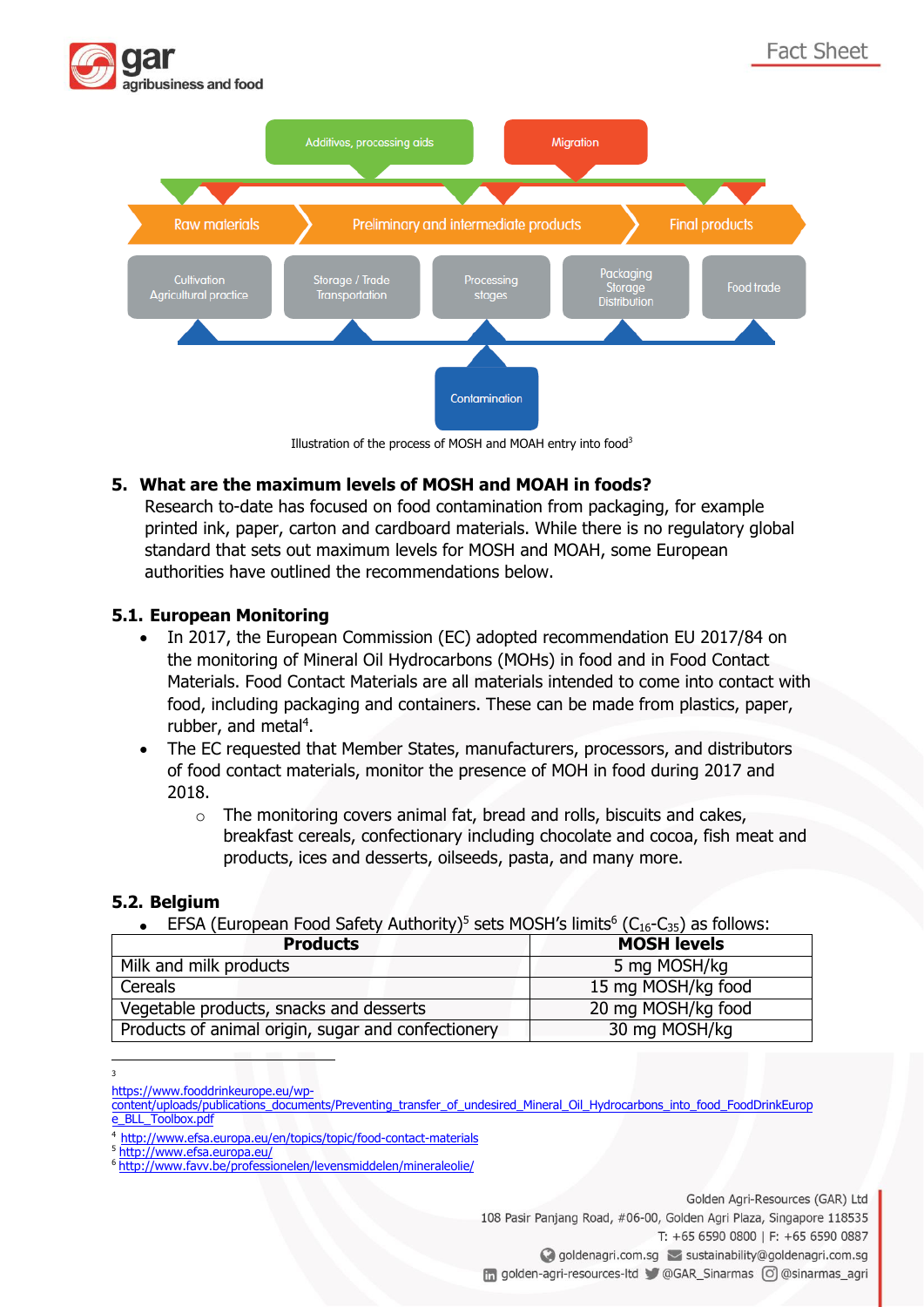

| Fish and fish products                       | 60 mg MOSH/kg food  |
|----------------------------------------------|---------------------|
| Spices and herbs                             | 70 mg MOSH/kg food  |
| Animal and vegetable oils                    | 100 mg MOSH/kg food |
| Vegetables, tree nuts and oil seeds, and egg | 150 mg MOSH/kg food |
| products                                     |                     |

## **5.3. Germany**

- Germany does not have binding regulation containing legal limits in place
- For findings in food or packaging materials, evaluation may use EU Basic Regulation 178/2004 and framework regulation (EC) No 1935/2004<sup>7</sup> on food contact materials.
- In paper production, the migration level of hydrocarbons (up to  $C_{20}$ ) corresponding to toxicologically deduced limits are as follows:
	- 12 mg/kg food for  $C^{10}-C^{16}$ <br>○ 4 mg/kg food for  $C^{17}-C^{20}$
	- 4 mg/kg food for  $C^{17}-C^{20}$
- No migration of MOAH into food will be permitted from food contact materials that are produced using recycled materials. This is according to the last  $(4<sup>th</sup>)$  draft of the German "Mineral Oil Regulation" (22th Ordinance amending the Consumer Goods Ordinance) of the Federal Ministry of Nutrition and Agriculture (BMEL) of March 2017<sup>8</sup>
	- $\circ$  The migration of <0.5 mg MOAH/kg food or food simulant is considered "undetectable"

## **6. What are the health risks from MOSH and MOAH?<sup>9</sup>**

MOSH:

- A few short-chain saturated hydrocarbons of the MOSH fraction are known to accumulate in different organs of the body (liver and lymphoid system), causing adverse effects.
- MOSH of C16 to C35 may damage the liver, lymph nodes, and spleen.
- EFSA<sup>10</sup> estimates the quantities of MOSH absorbed daily is between 0.03 and 0.3 mg per kg of body weight.

MOAH:

• MOAH is potentially carcinogenic though there are not sufficient data for the development of limit values<sup>11</sup>MOAH strict minimisation is required with no migration into food

#### **7. What is GAR doing to resolve MOSH and MOAH issues?**

- GAR is committed to ensure that our products are safe for consumption.
- Through our investment in state of the art, ISO 17025 accredited R&D and Quality Control (QC) facilities at our refinery in Marunda<sup>12</sup>, we continue to improve our practices to ensure we provide high quality products.

Golden Agri-Resources (GAR) Ltd 108 Pasir Panjang Road, #06-00, Golden Agri Plaza, Singapore 118535 T: +65 6590 0800 | F: +65 6590 0887

◯ goldenagri.com.sq > sustainability@goldenagri.com.sq

n golden-agri-resources-ltd @GAR Sinarmas o @Sinarmas agri

[https://www.europarl.europa.eu/RegData/etudes/STUD/2016/581411/EPRS\\_STU\(2016\)581411\\_EN.pdf](https://www.europarl.europa.eu/RegData/etudes/STUD/2016/581411/EPRS_STU(2016)581411_EN.pdf)

[https://www.bmel.de/DE/Startseite/startseite\\_node.html](https://www.bmel.de/DE/Startseite/startseite_node.html)

<sup>9</sup> [https://www.sgsgroup.de/-/media/local/germany/documents/flyers-and-leaflets/agri/sgs\\_faq\\_mosh\\_moah\\_en\\_0218.pdf](https://www.sgsgroup.de/-/media/local/germany/documents/flyers-and-leaflets/agri/sgs_faq_mosh_moah_en_0218.pdf)

<sup>10</sup> [https://publications.jrc.ec.europa.eu/repository/bitstream/JRC115694/kjna29666enn\\_2.pdf](https://publications.jrc.ec.europa.eu/repository/bitstream/JRC115694/kjna29666enn_2.pdf)

<sup>11</sup> <https://www.healthyprinting.eu/workspace/uploads/imagefolder/factsheet-mosh-moah.pdf>

<sup>12</sup> <https://goldenagri.com.sg/10-facts-about-palm-oil-food-production-at-marunda-rd-centre/>